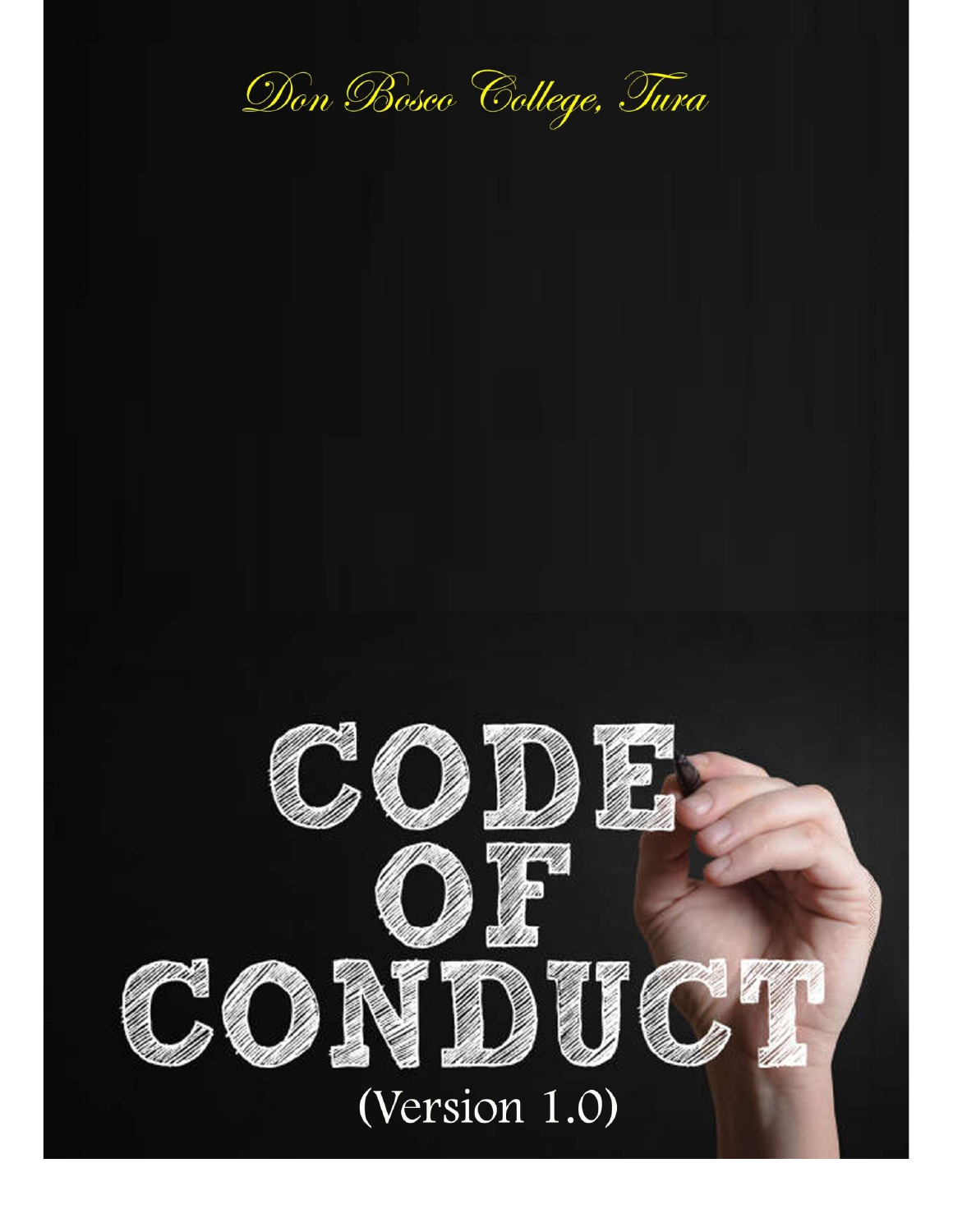# CODE OF CONDUCT FOR STUDENTS (VERSION 1.0)

## 1. ATTENDANCE

1. Students are to attend classes regularly. Only those who attain 75% in attendance shall be eligible to sit for Final Semester Examinations.

2. Students who cannot attend classes for any reason are to fill in a leave application form and get it countersigned by the Principal/Vice Principal before the first period and submit in the respective department.

3. No student is to leave college half-day unless there is sufficient reason to do so. Half-day leave of absence must be obtained from the Principal/Vice Principal in such a case.

4. Those who are absent for more than three consecutive days must necessarily produce Medical certificate/Parents' Letter.

5. The cases of those with genuine reasons of illness and so certified by a competent medical doctor shall be considered at the time of Attendance compilation should her/his attendance fall short of the required norm.

6. The compiled attendance record shall be displayed at the end of each month.

# 2. DRESS AND APPEARANCE

1. The overall dress and appearance of the students must be in good taste.

2. No student shall be allowed inside the college campus without the Identity Card whether on or off working days of the college.

3. Students are to attend classes in full uniform. They are to wear the uniform in proper ways as instructed by the College. All the students are to wear black shoes and black socks.

4. Students visiting the College library or office on days when there is no class are to come in neat and clean attires. They are not to visit the college in any kind of indecent dress, shorts, baggy pyjamas, etc.

5. Students are to maintain neat hair-styles. Male students are to maintain their hair short and girls are to maintain neat hairstyles. No student is allowed to come to college wearing caps or with dyed hair.

6. Male students are not to come to college wearing earrings.

# 3. USE OF MOBILE PHONES

1. Students are to keep their mobile phones in off mode while they are within the college building. Those found not complying to the rules regarding use of mobile phones shall have to pay fines fixed by the college.

2. Students may use their mobile phones outside the college building only. However, they may resort to mobile phones in the Common Rooms for academic purposes.

3. Students may operate their mobile phones inside the classroom under the supervision of concerned teacher.

4. If any student is found violating the rules regarding mobile phones, he/she will have to pay fines as stipulated by the Discipline Committee.